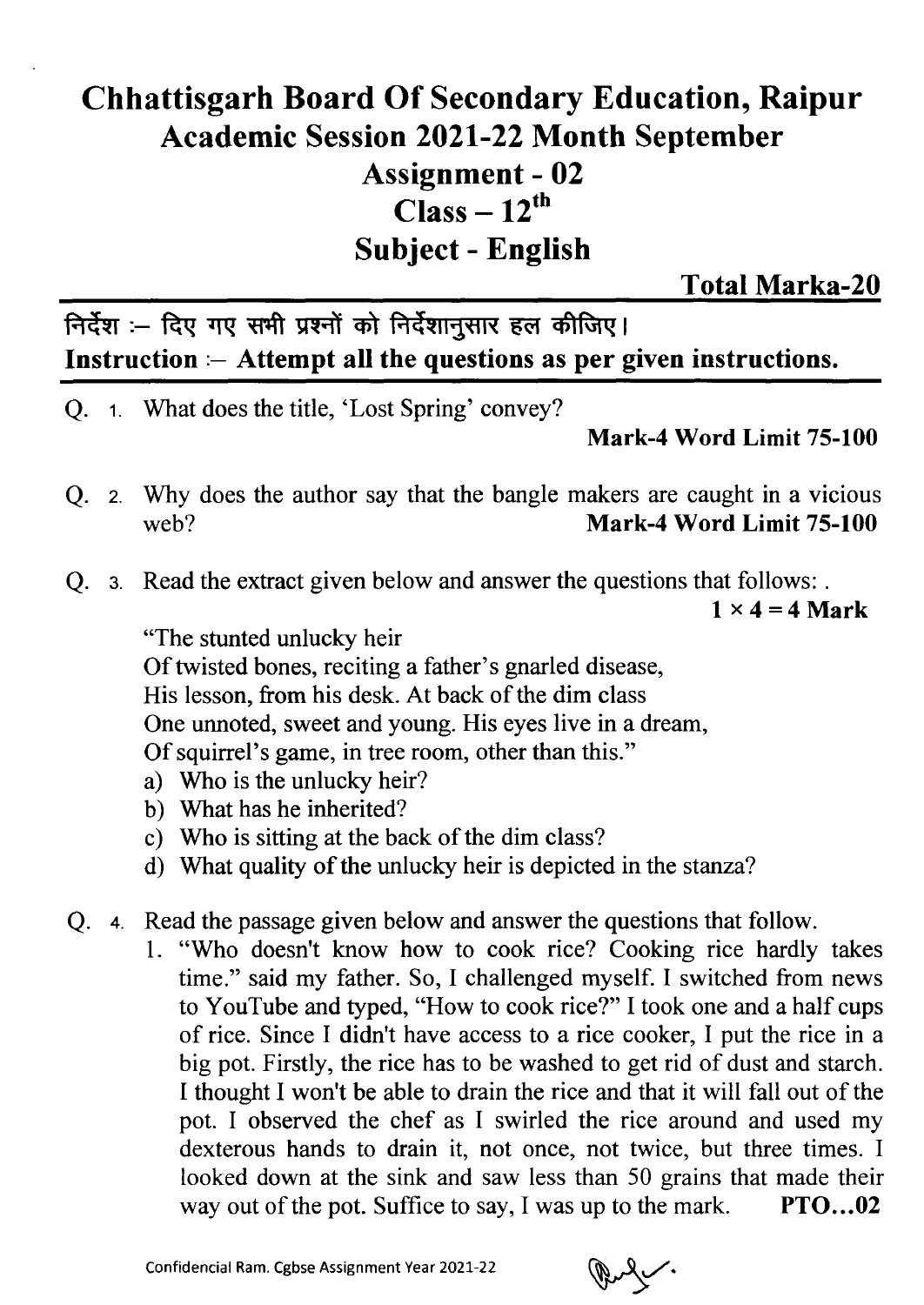- 2. The video stated that the key to perfect rice is equal amounts of rice and water. I have heard that professionals don't need to measure everything; they just know what the right amount is. But as this was my first time in the kitchen, I decided to experiment by not measuring the water needed for boiling the rice. I wanted the rice to be firm when bitten, just like pasta. I don't enjoy the texture of mushy rice. It has to have that chutzpah; it has to resist my biting power just for a bit before disintegrating.
- After what seemed like 10 minutes, all the water disappeared. I went in to give it a good stir. To my surprise, some of the rice got stuck to the pot. I tried to scrape it off but to no avail. At the same time, there was a burning smell coming from it. I quickly turned the stove off "What have you done to the kitchen?" shouted Mother, while coming towards the kitchen. I managed to ward her off
- 4. Finally, when the time came to taste my creation, I was surprised! It wasn't bad at all. The rice had the desired consistency. Sure, a little more salt would've been better, but I just added that while eating. The experience was fairly rewarding and memorable. It taught me a new sense of respect for those who cook food on a regular basis at home or engage in gourmet creations professionally.
- (a) On the basis of your understanding of the above passage, make notes using points and also use abbreviations wherever necessary.

Supply a title for the passage. Mark-4 Word Limit 75-100

Q. 5. Read the passage given below

There is nothing more frustrating than, when you sit down at your table to study with the sincerest of intentions and instead of being able to finish the task at hand you find your thoughts wandering. However, there are certain techniques that you can use to enhance your concentration. "Your concentration level depends on a number of factors," says Samuel Ghosh, a social counsellor. "In order to develop your concentration span, it is necessary to examine various facets of your physical and internal environment," she adds.

To begin' with one should attempt to create the physical environment that is conducive to focused thought. Whether it is the radio, TV or your noisy neighbours identify the factors that make it difficult for you to focus. For instance, if you live in a very noisy neighbourhood, you could try to plan your study hours in a nearby library. PTO...03